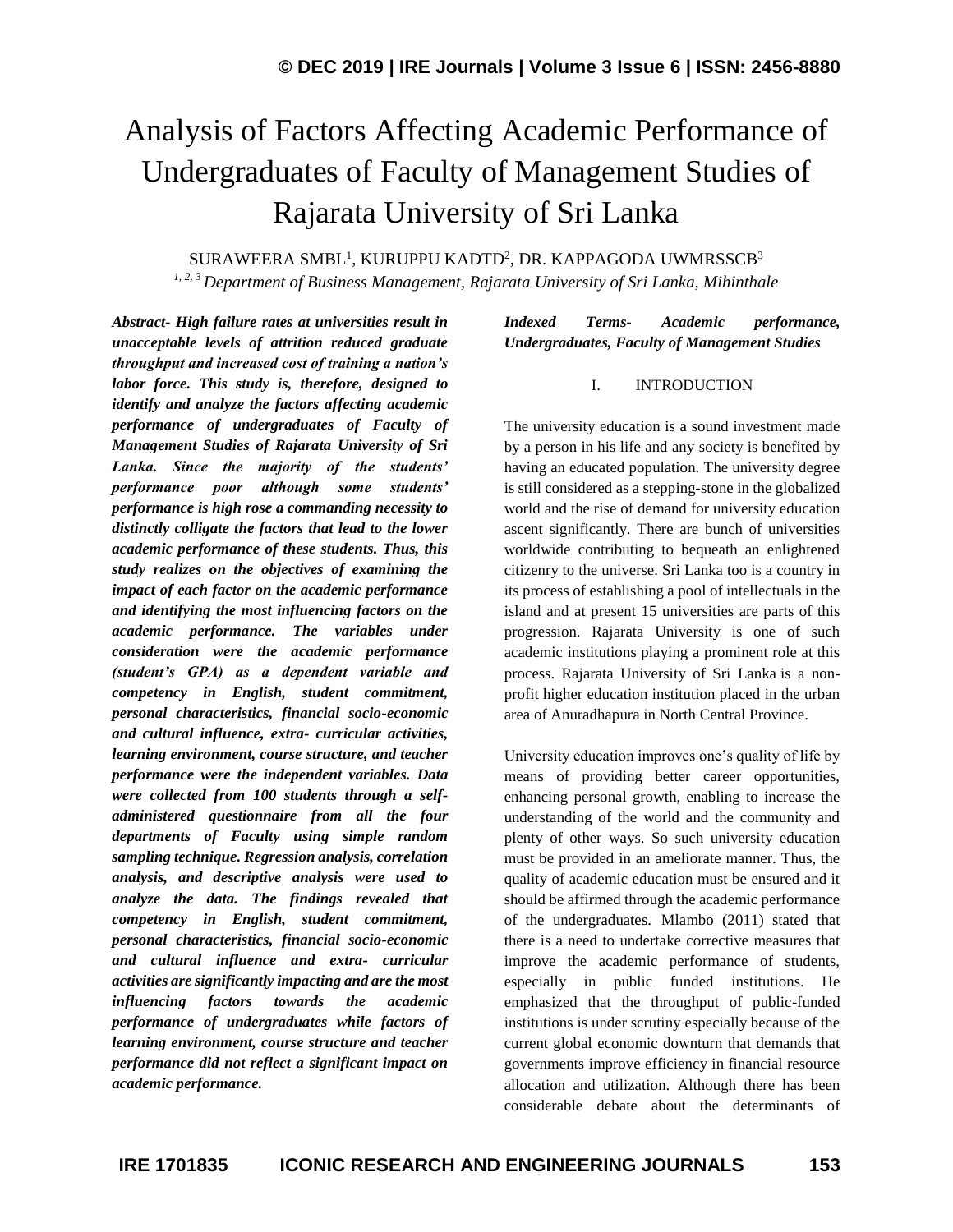academic performance among educators, policymakers, academics, and other stakeholders, it is generally agreed that the impact of these determinants vary (in terms of extent and direction) with context, for example, culture, institution, course of study etcConsidering that not all variables are important for a certain setting, the recognition of situation

specific determinants for sounds decision making is c rucial via formal studies.The studies carried in the area of academic performance have identified lot of factors affecting this sphere such as students 'continuous commitment, medium of instruction, their own qualities, teacher performance, course structure, family and peer influence, extra-curricular activities, socio, economic and cultural influence learning environment.

Therefore, this current study is carried out to emphasize the factors that affect the academic performance of the undergraduates of the faculty of Management Studies in Rajarata university of Sri Lanka and explore factors that are strongly associated with academic performance in order to suggest for monitoring and improving their performance.

#### II. PROBLEM STATEMENT

The universities in Sri Lanka are a remarkable sphere in the national scenario and the academic performance of the undergraduates has a panoramic influence on the sector. As a considerable amount of the Sri Lankan GDP is devoted to university education the output of such institutions is of a crucial importance to the country. According to University Grant Commission (2017) there is a gradual increase in the expenditure spent on the university education. Thus, when the government provide greater attention on uplifting the level of education it is the responsibility and duty of the undergraduates to concentrate on performing well on their academic activities to return what they have received from the public. The following figure I shows the increment of the expenditure on the education.



Figure I: Expenditure on education: 2010-2016 (Source: University Statistics 2016 published by the University Grant Commission on June 2017)

In contrary to the disbursement made by the government the output received in line is objectionable. In the international context, most of leading position in both government and private sectors are hold by graduates and provide immense support to the progress of their countries. Nevertheless, in the context of Sri Lanka there is huge gap between graduates and their employability.

The quality of the output is determined by the academic performance of the students in the universities. Thus, the academic performance of the undergraduates must be in a satisfactory level in order to get their contribution to the economic development of a developing country like Sri Lanka. In the same manner, the performance of management studying undergraduates too has a great influence in this domineering commercial world as today's most of the global development is led by and revolved on the wisdom and experience of intellectuals. The performance of the students in a particular study program is varying from course unit to another and from student to student within a course unit. Nevertheless, the academic performance of the undergraduates of Faculty of Management Studies of Rajarata university of Sri Lanka is exhibiting a substandard state at the most recent past and the present in relation to other faculties of the university.

When examining recent past data connecting with the degree received by the undergraduates from FMS in RUSL, it noticeably validates that there is a significant enactment lag in academic performance. Most students seem to be contented with the general pass rather focusing on first class, second class upper- or second-class lower divisions. From 2001/2002 to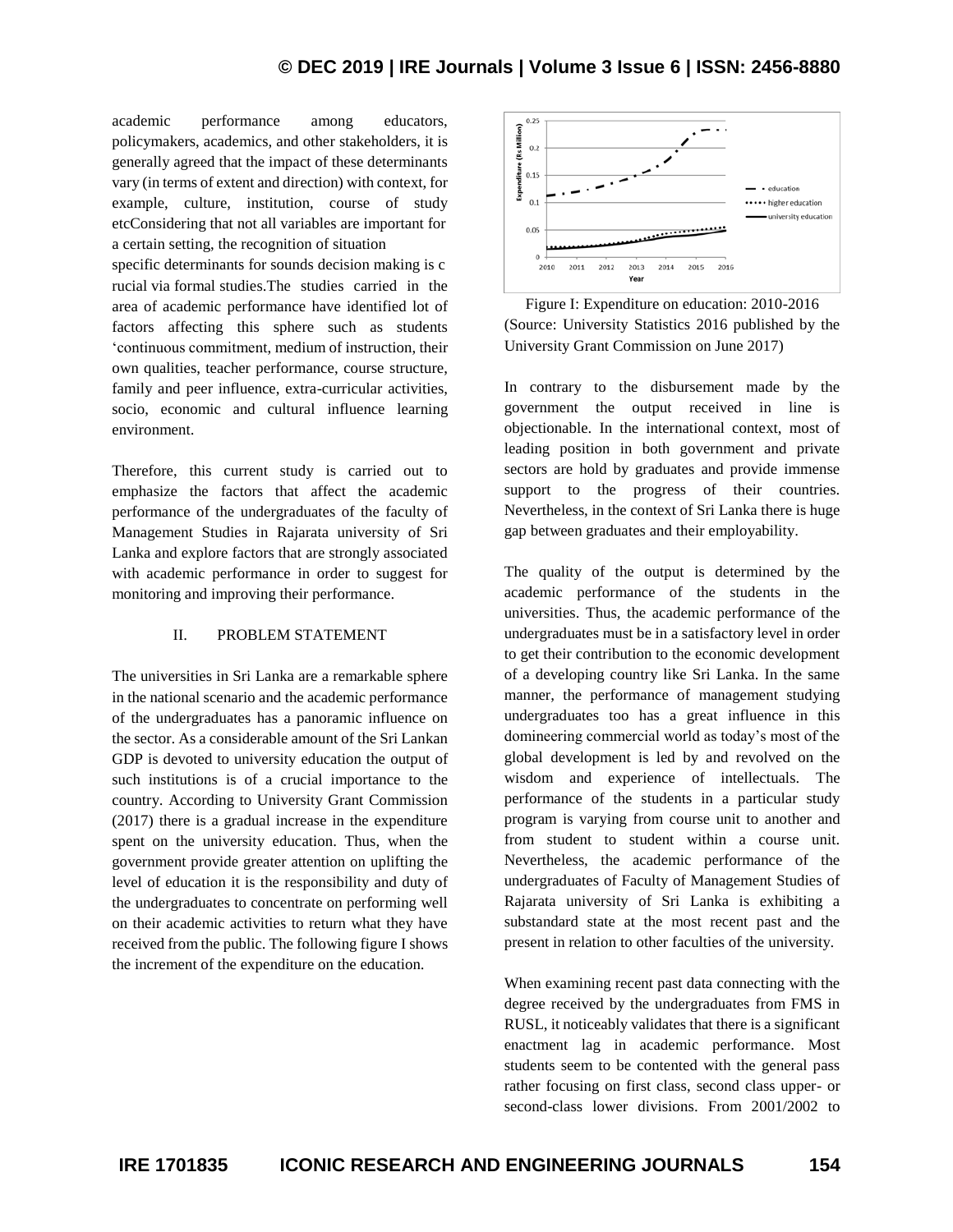2010/2011 there were only 18 first class divisions, but there were 226 second upper divisions, 354 second lower divisions and 1982 general passes out of the graduate output of 2580 graduates. Albeit this situation evidently demonstrates that there is a significant poor performance in the academic culture of FMS in RUSL.

A bad image has been developing about university students in society and subsequently, some employers reject graduates. At times, university students are seen as a burden to families and to society rather than a valuable resource. As a consequence, it is required to identify why majority of the students of the Faculty of Management Studies perform poor although some students 'performance is high. It is a commanding necessity to distinctly colligate the factors that lead to lower academic performance of these students.

Thus, this research has concentrated to investigate what are the factors that are mostly influencing on the academic performance of the undergraduates of the faculty of Management Studies of Rajarata university of Sri Lanka.

- Research Questions
- 1. What are the factors that affecting on academic performance of the undergraduates Faculty of Management Studies of Rajarata University of Sri Lanka?
- 2. What is the impact of each factor on academic performance Faculty of Management Studies of Rajarata University of Sri Lanka?
- 3. What are the most influencing factors on academic performance Faculty of Management Studies of Rajarata University of Sri Lanka?
- Research objectives
- (a) General objective

The main objective of this study is to investigate the factors influence on the academic performance of the undergraduates of Faculty of Management Studies of Rajarata University of Sri Lanka.

- (b) Specific objectives
- 1. To investigate the factors that effect on the academic performance of the undergraduates.
- 2. To examine the impact of each factor on the academic performance.

3. To identify the most influencing factors on the academic performance.

#### III. LITREATURE REVIEW

As cited by Weerahewa et al., (2012) English language proficiency, family background and academic efforts made by the students are key factors that determine the academic performance at every level.

Paranthaman (2014) has found that factors of students' commitment and teaching context influence on the academic performance of students. The study findings reveal that the students' commitment, teaching context and students' academic performance are in satisfactory level. Students' commitment has positive moderate influence and teaching context have weak positive influence on the academic performance of students.

The study conducted by Mushtaq  $\&$  Khan (2012) at private colleges in Rawalpandi and Islamabad has discovered that communication, learning facilities, proper guidance and family stress affect the student performance.

They also stated the positive impact on student perfor mance on communication learning facilities and prop er instruction and the family stress, however, indicate s a negative impact on student performance, but that t he degree is significant.Therefore, it is indicated that the communication is more important factor that affect the student performance and the learning facilities and proper guidance are affect the student performance. Family stress also affects the student performance, reduces the performance of the student, and affects negatively the student performance.

Steinmayr et al., (2015) defines academic achievement as whether one can take part in higher education, and based on the educational degrees one attains, influences one's vocational career after education. Besides the relevance for an individual, academic achievement is of utmost importance for the wealth of a nation and its prosperity. The strong association between a societies' level of academic achievement and positive socioeconomic development is one reason for conducting international studies on academic achievement Academic performance is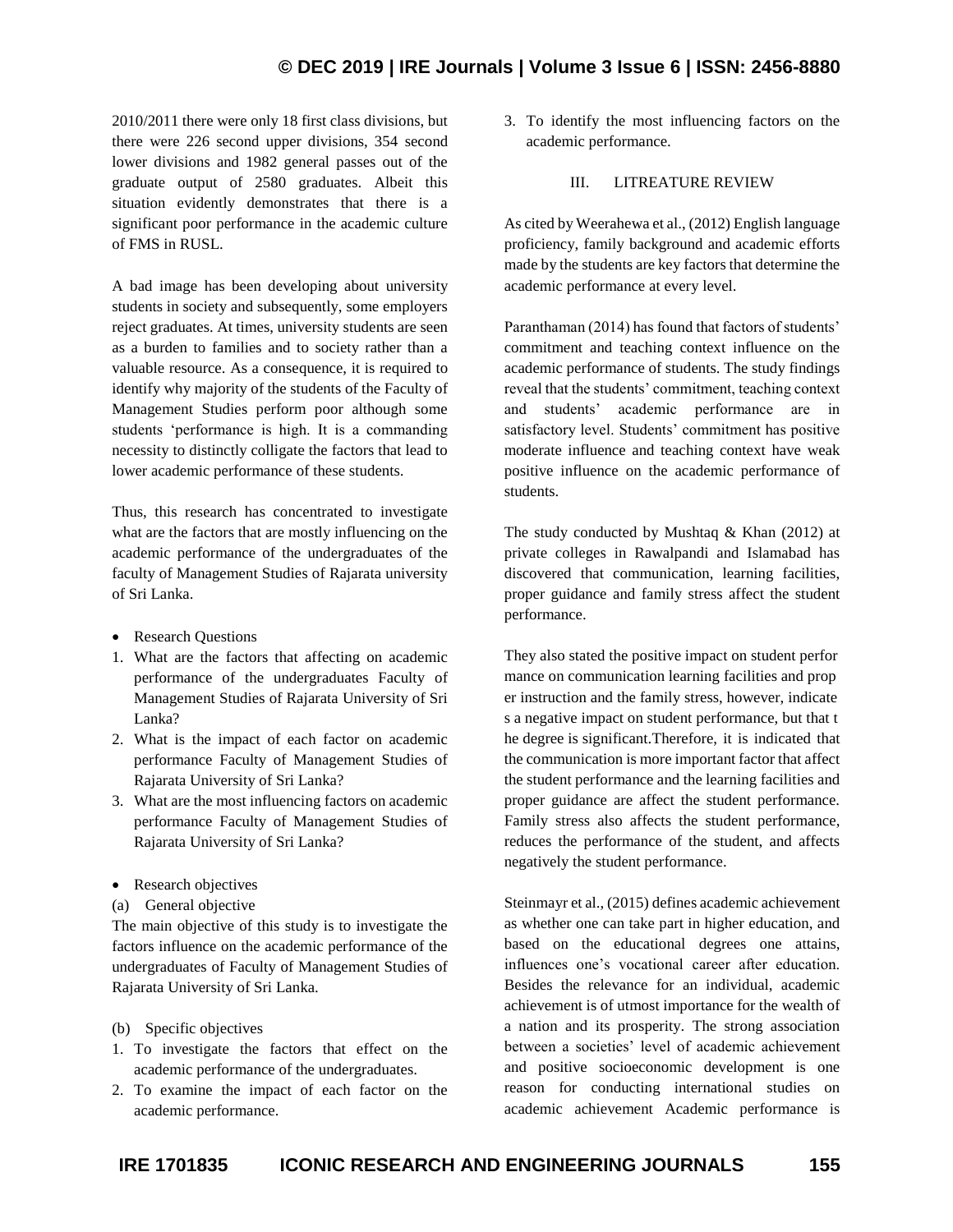commonly measured through examinations or continuous assessments but there is no general agreement on how it is best evaluated or which aspects is most important-procedural knowledge such as skills or declarative knowledge such as facts (Ward, Stoker, & Murray-Ward, 1996).

The medium of instruction during primary and secondary education for most of the students is their native language. However, the medium of instruction turns to English once the student enters the university. Due to globalization, English language plays a vital role in every Higher education system.

The child learns it effectively in native languages owi ng to the favorable environment and a large degree of language exposure. Attention is nevertheless needed to learn a second language in most cases and access t o a second language is restricted in most cases (Bose, 2007).

Navaz (2016) mentioned in his study that with regard to specific language skills that are difficult for students, majority of the students reported that writing is the difficult skill for them. Similarly, speaking is also difficult. They are somewhat confident that they could read and understand the texts. We have already seen that understanding lectures has been a problem for almost all the students. In addition, they perceive that their listening skills improve over the period of study at the university.

A study conducted by Ibrahim (2001) among the undergraduate students of an Indonesian University brings to light the several issues in conducting courses in English medium. He found that due to poor language proficiency of students and teachers, there were problems academically, socially, and psychologically. Academically, teachers" and students" low proficiency may lead to inefficient and ineffective teaching and learning processes. Therefore, if second language (English) isn't developed properly, will have difficulty expressing oneself in it and this may cause frustration or impotence, which in effect can impact one's self-esteem or trust. In the sense of "English as Foreign Language" (EFL), Yousif (2006) explores explanations for lecture com prehendingproblems. The study was conducted amon g English students from Saudi Arabia.He found that five kinds of problems affect students" lecture comprehension such as linguistic and conceptual variables, discourse variables, acoustic variables, environmental variables and psychological variables.

The learning environment refers to the whole range of components and activities within which learning happens and learning and teaching environment ought to implement six functions: inform, communicate, collaborate, produce, scaffold, and manage (Basque & Dore, 1998).

Perera (2013) states that the phenomenon of "university learning environment" is a very complex one. It can be considered as the whole university system. At the same time, a major factor determines the learning atmosphere

Duruji et al. (2014) described the reasons for the learning and success of secondary school students such as classrooms, the size of the college, school place and facility design, the architecture, maintenance culture and sanitation. Kamaruddin et al., (2009) investigated how the quality of the learning environment effect on academic performance and they have revealed that the organizational factors, the extra class and motivational programs provided too has an effect on academic achievement. In addition, by having student own study table, own room and computer will be an added advantage to their achievement. Perera (2013) attempted to analyze contributing factors of university learning environment outside the classroom on undergraduates' problems. The study found that 48 percent of students have problems related to schooling, especially in the areas of housing, food and nutrition, medium teaching, library facilities, financial aid and teacher ties. Sparkles (1999) and Considine & Zappala (2002) cited that the students ' atmosphere and teachers ' standards often affect student performance.

Students have to show personal commitment by giving time and effort to their studies, taking every effort to meet assessment requirements, attending to all the required activities, taking responsibility for managing and progressing their knowledge including using feedback given for them to improve and taking advantage of learning resources and facilities available to them (Molano, 2015). It is not uncommon for a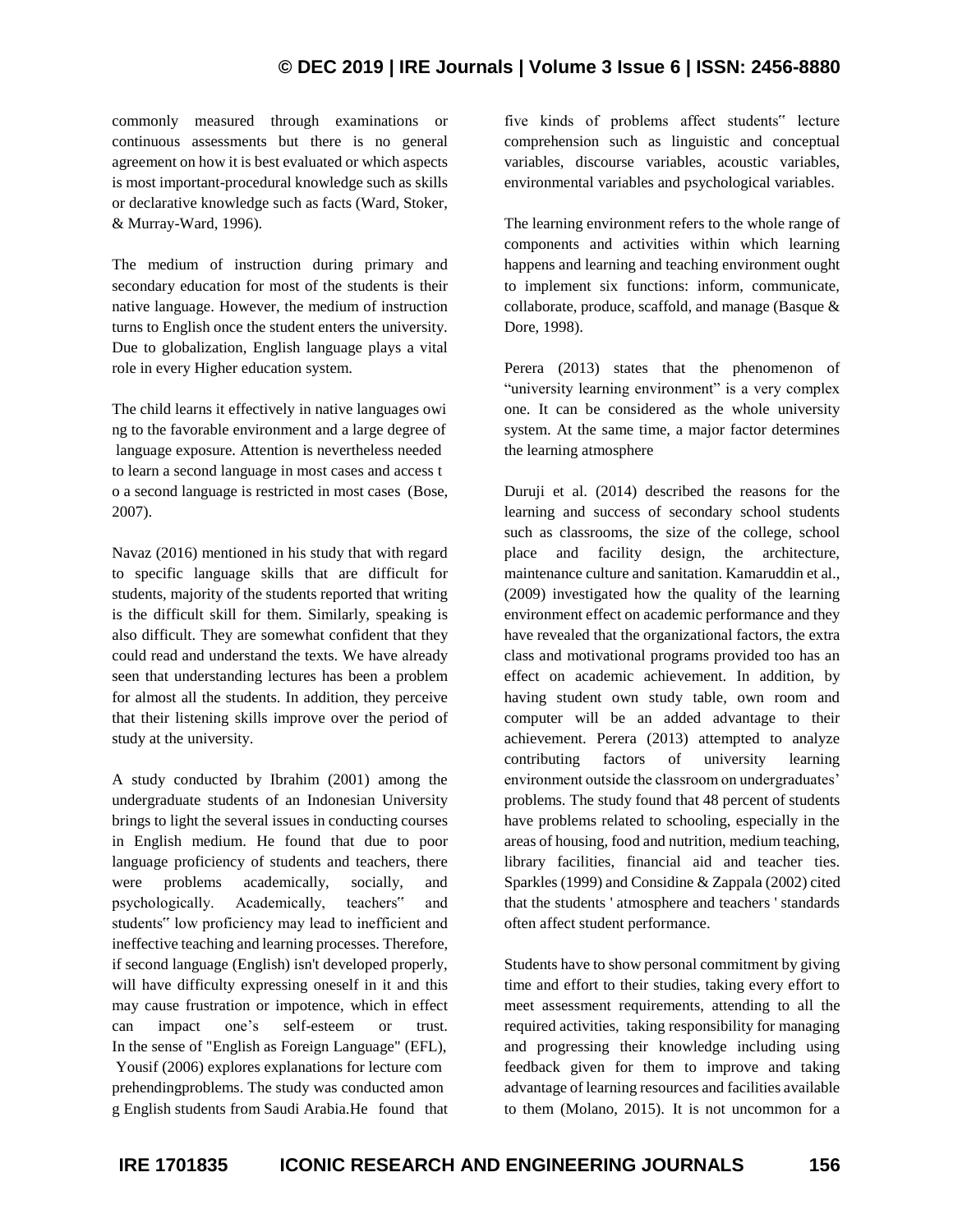student with high potential to underperform in the classroom. With many activities competing for a student's time, success comes with commitment. Mohr (2011) showed that commitment is most likely when the behaviors to which someone is committing are written, made public, and voluntary. Further, Firestone & Rosenblum (1988) suggested five strategies for maximizing commitment: relevance, respect, support, expectations, and influence.

Paranthaman (2014) has identified important factors that influence on students' commitment. He has identified that both attending lectures and reviewing lectures explain significance positive influence on the academic performance of students. It is found that even students have good attendance, students who reviewing lectures have significant positive influence on the academic performance.

The lack of practical knowledge and analytical skills are also challenging with students who prefer to mem orize information rather than to read and comprehend . (Annual Report, 2001). The major reasons given by students for non-attendance include assessment pressures, poor delivery of lectures, timing of lectures, and work commitments (Newman-Ford et al., 2009). Research on this subject seems to provide a consensus that students who miss classes perform poorly compared to those who attend classes (Devadoss & Foltz, 1996; Durden & Ellis, 1995; Park & Kerr, 1990).

Teixeira (2014) highlighted "….that although class attendance is an important facilitator of academic success (Moore et al., 2008),(Crede, et al., 2010), (Barlow & Fleischer, 2011) it does not per se guarantee success. It is not a matter of 'just showing up'. It is a fact that students will achieve little in academic terms if they only show up in class to socialize, complete work for other classes/activities or sleep."

The students, who have high levels in their ability for experimentation and innovation in their level of internal control, show a greater academic performance. Personal qualities are personal characteristics of an individual. They are what make up one's personality. They help a person get along in a new situation. There are lot of characteristics

identified by different scholars in their articles with regard to the person. A study conducted by Akinleke (2012) has found that low anxiety students had higher GPAs than high anxiety students and that there is a positive relationship between self-esteem and academic performance. Twinomugisha (2008) showed that there was a positive relationship between selfesteem and academic achievement although the relationship was weak.

As Siraj et al., (2014) found Students' perception on the impact of stress toward academic performance that 76% respondents considered stress positively and agreed that stress motivated them for better academic performance.

The difference in the gender too has an influence on the academic performance. Weerakkody & Ediriweera (2008) explain that there is a significant difference between female and male students' academic performance. It was confirmed that female students outperform their male counterparts of the Department of Human Resource Management of University of Kelaniya.

Education is an important tool that can shape an individual and allow creativity, opportunity, and growth. As a teacher, it is necessary to motivate students and help them recognize their strengths and weaknesses. Educators are important role models for students and have a big impact on helping shape, create, support, and establish students' strengths, goals, and knowledge. Therefore, it is essential to be aware of the effective qualities, skills, and characteristics that one brings into a learning environment. Competencies are the skills and knowledge that enable a teacher to be successful. To maximize student learning, teachers must have expertise in a wide-ranging array of competencies in an especially complex environment where hundreds of critical decisions are required each day (Jackson, 1990). Paranthaman (2014) identified that present teaching practice, even though at satisfactory level on the perception of student, did not have sufficient impact on students' academic performance. Therefore, current teaching context (teacher performance, course composition and learning environment) at the university need to be improved towards students' centered. Further, he illustrated the quality of teacher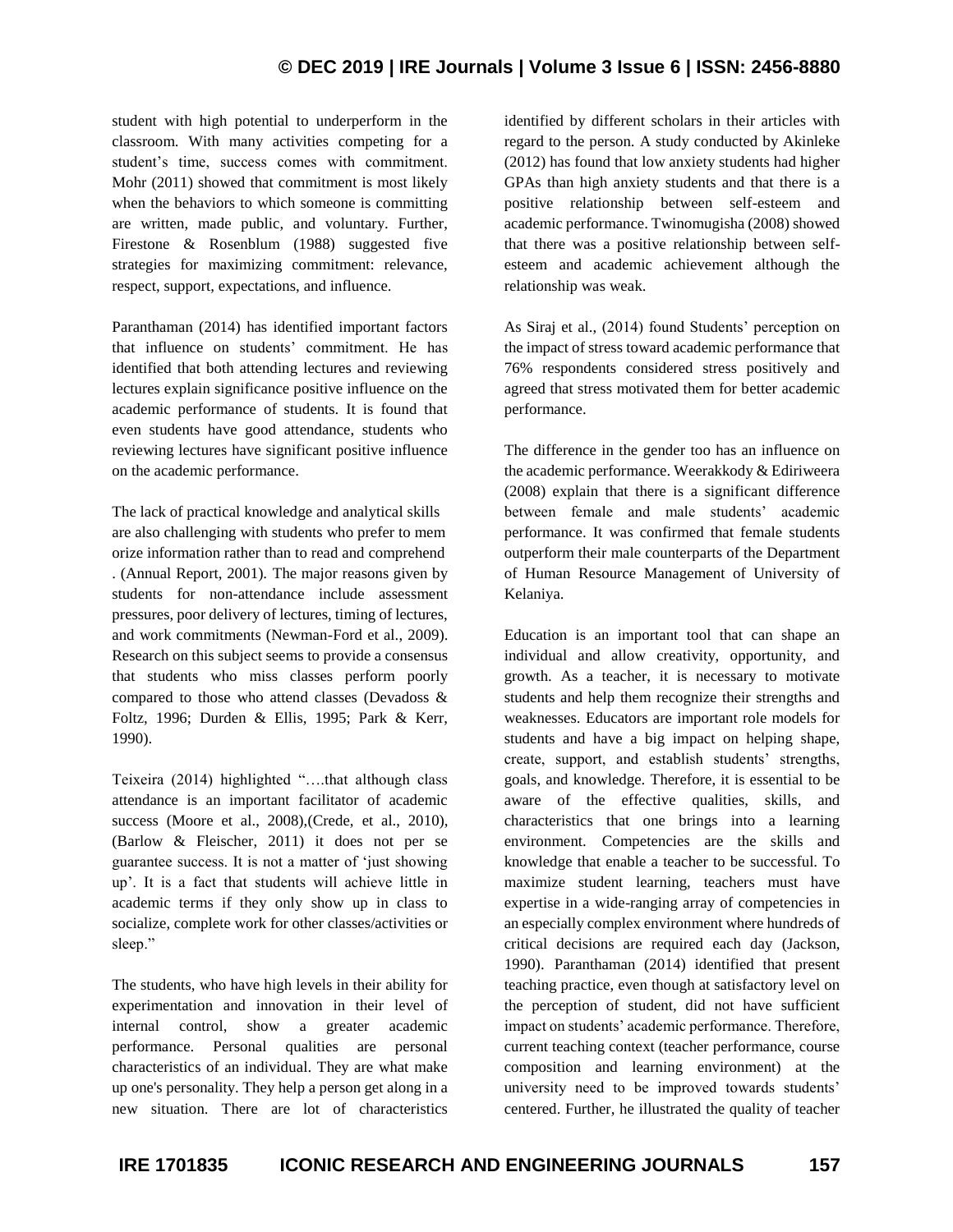performance and course composition depends on the nature of learning environment, which are supported by strong positive correlation. Teachers have the responsibility to present value added knowledge that goes beyond the information students can get from reading textbooks and/or class slides, specifically by incorporating active learning in lectures, linking lectures to assessment, adding additional insights into what is already in the notes (Fitzpatrick et al., 2011). In short, both students and teachers must be actively engaged for class attendance to provide the most academic value.

The three primary components of a course are the learning objectives, assessments and instructional strategies. The course structure refers to the choice of topics and the organization and sequencing of course content. The choice of topics and their organization should always support the learning objectives for the course (Eberly center). Weimer (2008) highlights "Across a range of majors, students preferred classes that meet twice a week. They reported that classes that meet only once a week resulted in lower levels of learning. Despite those beliefs, the faculty researchers found that "class format had only a marginal impact on students' grades. Grades were a bit lower in the classes that met once a week and a bit higher in those classes that met three times a week. But the effect sizes were small."

One of the questions address in course structure is its relevance, applicability in the real world scenario and in addition the use of updated and modern course materials. Students have to learn theories that are outdated for decades and it reduces their interest in learning. Uses of case studies in the course structure have been analyzed by researchers. The research results reported here suggest that case studies, regardless of the source, are significantly more effective than other methods of content delivery at increasing performance on examination. Case studies facilitate interdisciplinary learning and can be used to highlight connections between specific academic topics and real-world societal issues and applications. This has been reported to increase student motivation to participate in class activities, which promotes learning and increases performance on assessments (Bonny, 2015).

A university structure should be such that it is highly impact focused and expose the students to a wide array of social, scientific and environmental issues. With the real-world issue students will have the opportunity to challenge the prevailing concepts and the opportunity to deliver purposeful contributions to the business world.

Bartkus et al., (2012) defined extracurricular activities as "academic or nonacademic activities that are conducted under the auspices of the school but occur outside of normal classroom time and are not part of the curriculum." Bartkus et al., (2012) also stated, "Extracurricular activities do not involve a grade or academic credit and participation is optional on the part of the student." ECA participation facilitates students to achieve better academic performance through acquiring life skills and attitudes (Holland & Andre, 1987; Larson et al., 2006; Lewis, 2005; Mahoney et al., 2003; Marsh, 1992). Holland & Andre (1987) suggested that ECA participation helps students to acquire organizational, planning and timemanagement skills. They also suggested that ECA participation helps students to develop attitudes such as discipline and motivation; and to receive social rewards that influence personality characteristics (Holland & Andre, 1987).

Total extracurricular activity participation (TEAP), or participation in extracurricular activities in general, is associated with an improved grade point average, higher educational aspirations, increased college attendance, and reduced absenteeism (Broh, 2002).

Socioeconomic status is an economic and sociological combined total measure of a person's work experience and of an individual's or family's economic and social position relative to others, based on income and education, and occupation. Wilkinson & Marmot (2004) indicate when analyzing a family's social economic status, the household income, earners' education and occupation are examined, as well as combined income, versus with an individual, when their own attributes are assessed. Socio-economic background or status refers to a person's position in a given group, society or culture as determined by wealth, occupation, education and social class (Onyancha et al., 2015).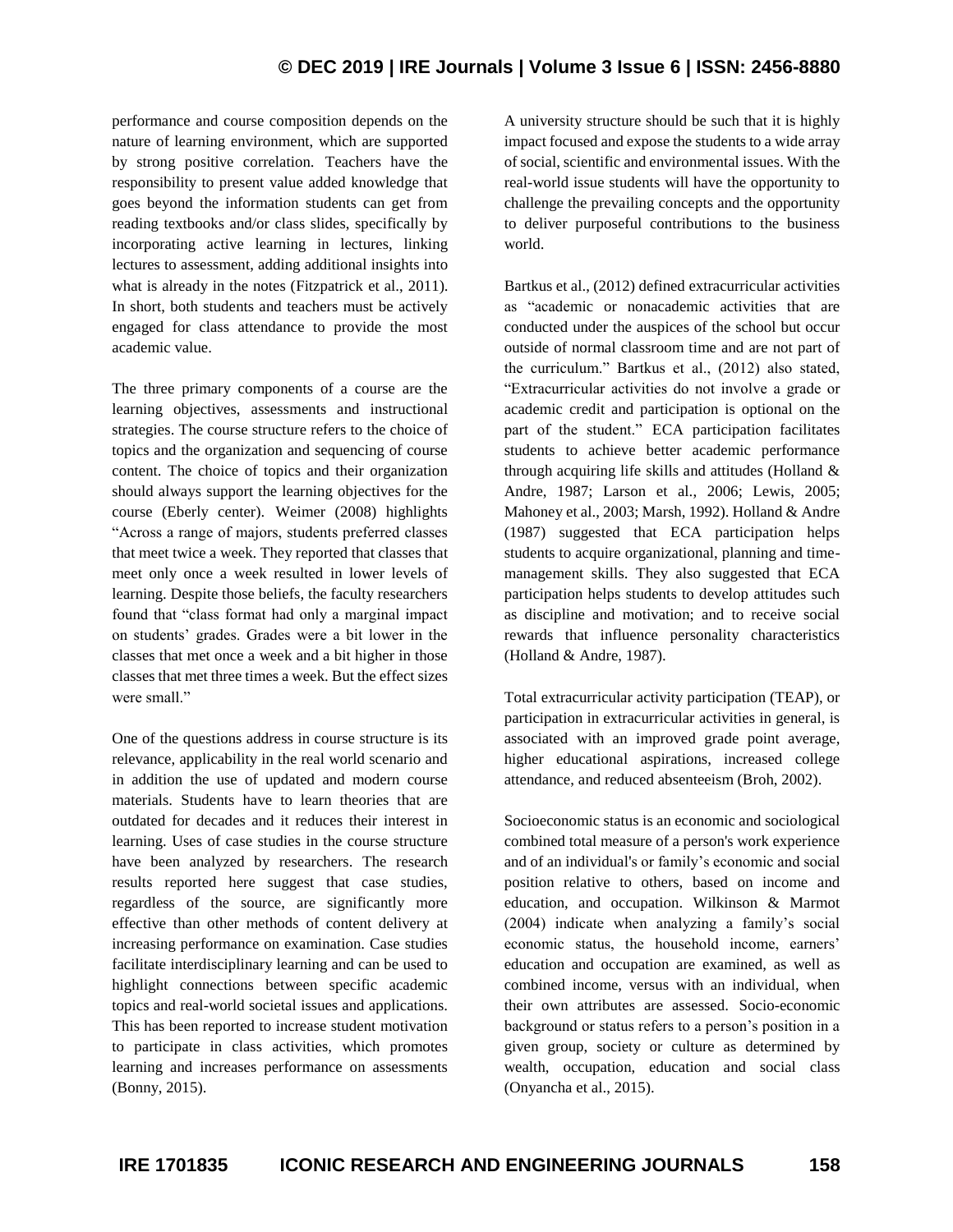Pedrosa et al., (2006) in their study on social and educational background pointed out those students who mostly come from deprived socio-economic and educational background performed relatively better than others coming from higher socio-economic and educational area. They named this phenomenon educational elasticity. An investigation conducted by Agus & Makhbul (2002) indicated that students from families of higher income levels perform better in their academic assessment (CGPA) as compared to those who come from families of lower income brackets.

Various studies had been done and found that peers influence does have impact on student performance. Gonzales et al., (1996), Goethals (2001) shown that peer influence has more powerful effects than immediate family. Peer support was positively related to students' cumulative grade point average.

#### IV. METHODOLOGY

This study is based on eight independent variables and one dependent variable.



Accordingly, the dependent variable named as academic performance is tested against the eight independent variables, namely; Student competence in English, Student commitment, Learning environment, Personal characteristics, Teacher competence, Course structure, Extra-curricular activities and financial socio-economic and cultural influence. The independent variables have been selected by the researcher as it has been identified these variables have a considerable influence on the dependent variables through the review of the literature. Thus, the conceptual framework is illustrated as follows to implement the relationship among variables.

In this study researcher constructed eight hypotheses to test the relationship between dependent variable and independent variable.

H1: There is a significant relationship between student competences in English on academic performance.

H2: There is a significant relationship between learning environment on academic performance.

H3: There is a significant relationship between student commitments on academic performance.

H4: There is a significant relationship between personal characteristics on academic performance

H5: There is a significant relationship between teacher performances on academic performance.

H6: There is a significant relationship between course structures on academic performance.

H7: There is a significant relationship between extra curricular activities on academic performance.

H8: There is a significant relationship between financial, social/economic, and cultural problem on academic performance.

This study falls into the category of basic research. The purpose of this study is to spot and determine the factors that influence on the academic performance of the undergraduates in the Faculty of Management Studies in the Rajarata University of Sri Lanka. The researcher has ascertained eight factors that are considerably causative towards the dependent variable.

This analytical survey is designed by using a questionnaire and 49 questions in this questionnaire were filled by undergraduates of fourth year in the Faculty of Management Studies.

The population of this study is consisted of the all the undergraduates in the academic year of 2012/2013 of the Faculty of Management Studies of Rajarata University of Sri Lanka. The total number of students in this academic year is 300. In this study researcher, use the simple random sampling method and selected 100 undergraduates as the sample.

## V. RESULTS AND DISSCUSSION

The majority of the respondents was from the Department of Business Management, 51% and 31% from the Department of Accountancy and finance. The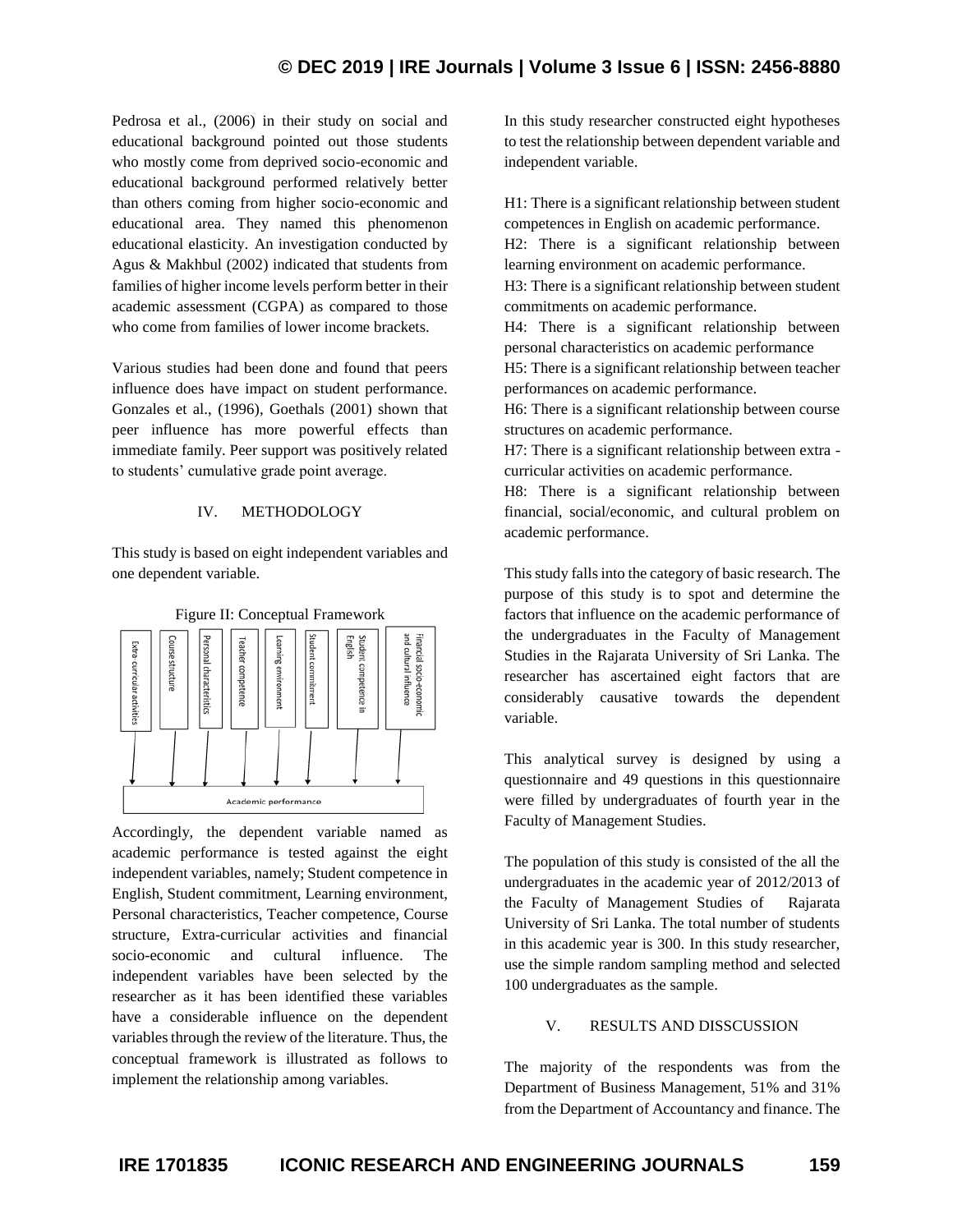respondent sample consists of majority of female counting to 64% and male is 36%.

| Description | Range                          | Frequency | Percentage (%)  |
|-------------|--------------------------------|-----------|-----------------|
|             | Accountancy and Finance        | 31        | $\overline{31}$ |
|             | <b>Business Management</b>     | 51        | 51              |
|             | <b>Business</b><br>Information | 06        | 06              |
| Department  | Technology                     |           |                 |
|             | Tourism<br>Hospitality<br>and  | 12        | 12              |
|             | Management                     |           |                 |
|             | Female                         | 64        | 64              |
| Gende       | Male                           | 36        | 36              |
|             | Sinhala                        | 76        | 76              |
|             | Tamil                          | 17        | 17              |
| Ethnicity   | Muslim                         | 07        |                 |
|             | Other                          |           |                 |

Table I: Detailed description of the sample

(Source: Survey data, 2017)

The following table (Table I) describes descriptive statistics of responses of respondents related with independent and dependent variables of the study. According to the above table, mean value for competency in English indicates that English competency among the undergraduates of the Faculty is significantly low  $(M=2.46, SD=0.63)$ . Mean value of student commitment (M=2.98, SD=0.62) and personal characteristics (M=2.76, SD=0.43) too are significantly low indicating that both variables are unfavorably impacting towards academic performance. But in case of Financial socio-economic and cultural influence (M=3.58, SD=0.50) and extracurricular activities (M=3.49, SD=0.55) is high indicating that those two dimensions have high impact on academic performance. Learning environment  $(M=2.6, SD=0.30)$  and course structure  $(M=2.38,$ SD=0.47) are having significantly low impact towards academic performance whereas teacher performance impact is relatively high (M=3.12, SD=0.28). The academic performance in terms of GPA is significantly low proving that most of the respondents' performance is at an unsatisfactory level.

| Variables                                                               | Std.<br>Mean<br>Deviation |         | Skewness         |               |
|-------------------------------------------------------------------------|---------------------------|---------|------------------|---------------|
|                                                                         | Statistic Statistic       |         | <b>Statistic</b> | Std.<br>Error |
| Competency in English                                                   | 24680                     | .63769  | 1.137 241        |               |
| Student commitment                                                      | 2.9860 62813              |         | 789              | .241          |
| Personal characteristics                                                | 2.7638 43841              |         | 715              | .241          |
| Financial<br>socio-<br>economic and cultural 3.5833 .50391<br>influence |                           |         | 121 241          |               |
| Extra- curricular<br>activities                                         | 3.4900 .55949             |         | $-490$ 241       |               |
| Learning environment                                                    | 2.6000 30567              |         | $-402$ 241       |               |
| Course structure                                                        | 2.3800                    | .47183  | .070             | .241          |
| Teacher performance                                                     | 3.1222 28536              |         | 223              | 241           |
| <b>GPA</b>                                                              | 1.8800                    | 1.01782 | 832              | $-241$        |
| Valid N (listwise)                                                      |                           |         |                  |               |

Table II: Descriptive statistics

To test whether the performance is differing on the various demographic characteristic of undergraduate's independent sample t-test and ANOVA were used. To evaluate whether there is a significant difference between male and female on academic performance, independent sample test was performed. Their results are showed the following Table III.

Table III: Result of t-test

| Gender  | Mean   | Std.<br>Deviation | t value  | sig   |
|---------|--------|-------------------|----------|-------|
| Male    | 1.5556 | .77254            | $-2.696$ | 0.012 |
| Fem ale | 2.0625 | 1.09653           |          |       |

According to the above table, both female and male have taken lower mean values respectively (M=2.06), (M=1.55). The results of t-test further reveals that there is a significant difference between these two groups on academic performance ( $t = -2.696$ ,  $p < 0.05$ ). Furthermore, differences of departments on academic performances of the respondents were identified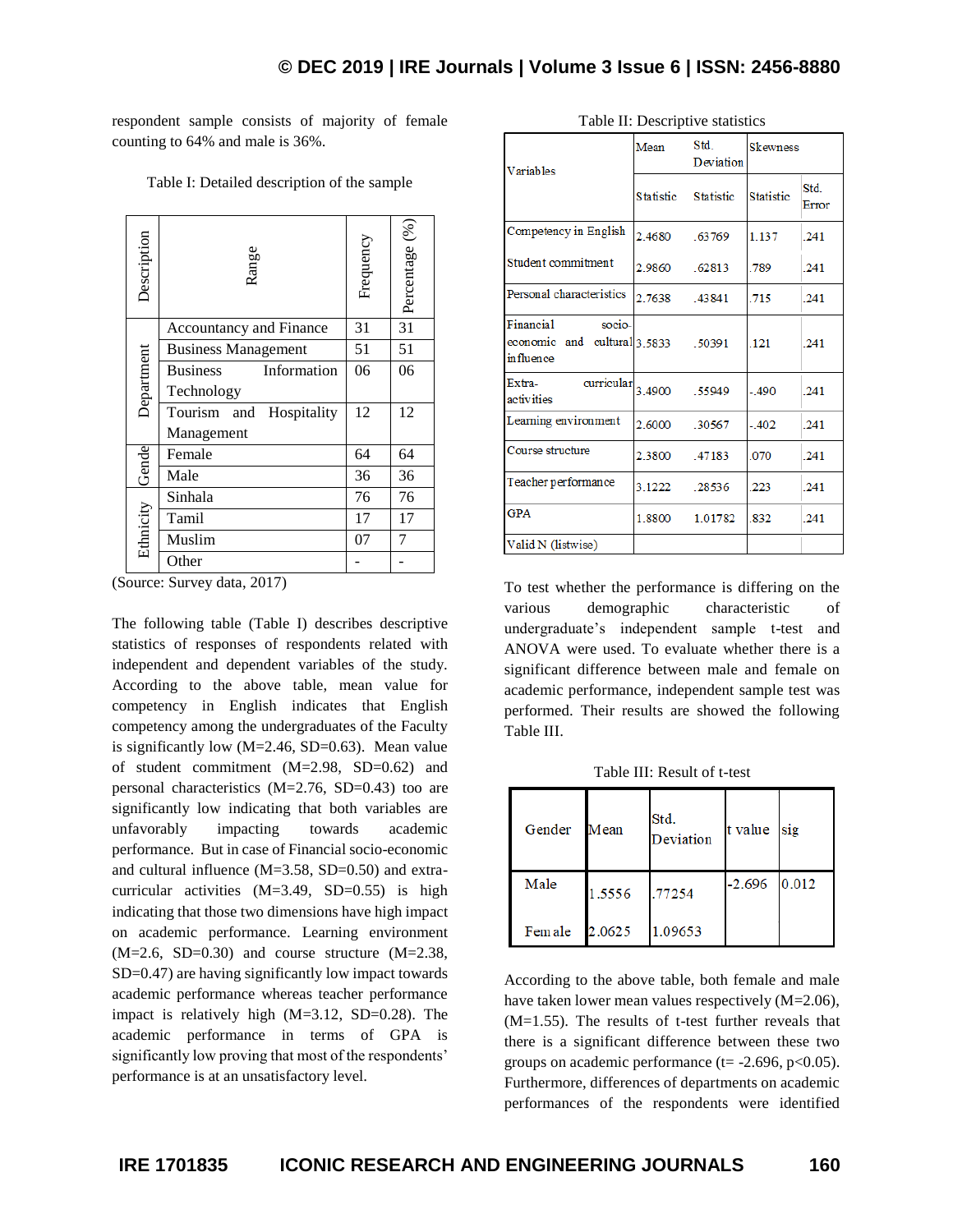through one-way ANOVA. The results are reported in the following table IV.

|                       | Sum<br>οf<br>Squares | df | Mean<br>Square | F     | Sig. |
|-----------------------|----------------------|----|----------------|-------|------|
| Between Groups 12.367 |                      | 3  | 4.122          | 4.388 | .006 |
| Within Groups         | 90.193               | 96 | .940           |       |      |
| Total                 | 102.560              | 99 |                |       |      |

Table IV: Results of ANOVA

|  | Table V: Differences between departments |  |  |
|--|------------------------------------------|--|--|
|--|------------------------------------------|--|--|

| Department      | Mean   | F     | Sig. |
|-----------------|--------|-------|------|
| Accountancy and | 1.6275 | 4.388 | .006 |
| Finance         |        |       |      |
| <b>Business</b> | 2.3871 |       |      |
| Management      |        |       |      |
| <b>Business</b> | 2.0000 |       |      |
| Information and |        |       |      |
| Technology      |        |       |      |
| Tourism and     | 1.5833 |       |      |
| Hospitality     |        |       |      |
| Management      |        |       |      |

When considering Table V, one-way ANOVA test was conducted to identify the difference of departments on academic performance in the selected sample. The results of the ANOVA test reveal that undergraduates' academic performance is differ between at least two groups in the departments  $(F=4.388, p<0.05)$ . The mean value for each department is significantly lower and lowest is resulted in Department of Tourism and Hospitality Management which is 1.5833. None of the departments have not impacted on enhancing the academic performance according to the above table and the differences between each group is significant.

## • Hypothesis testing

According to the correlation sig values four independent variables depicted significant positive correlation with the dependent variable academic performance while with the regression results, the same variable reflected a positive significant relationship. Namely those independent variables are: between student competences in English, student commitments, personal characteristics and financial and social/economic and cultural problem. The independent variables learning environment, teacher performance and course structure did not show a significant relationship with the dependent variable, thereby rejecting the three hypotheses. However, extracurricular activities showed a significant negative correlation with a positive relationship resulted through regression results.

Table VI: Hypothesis testing

| Hypothesis                     | Correlation |      | Regression |      | Accepted  |
|--------------------------------|-------------|------|------------|------|-----------|
|                                | analysis    |      | analysis   |      | /rejected |
|                                | Pearson     | Sig. | B          | Sig. |           |
|                                | correlati   |      |            |      |           |
|                                | on          |      |            |      |           |
| H1: There is a significant     | 841         | .000 | .244       | .000 | Accepted  |
| relationship between student   |             |      |            |      |           |
| competences in English on      |             |      |            |      |           |
| academic performance.          |             |      |            |      |           |
| H2: There is a significant     | $-.192$     | .055 |            | .184 | Rejected  |
| relationship between learning  |             |      | .092       |      |           |
| environment on academic        |             |      |            |      |           |
| performance.                   |             |      |            |      |           |
| H3: There is a significant     | 967         | .000 | .755       | .000 | Accepted  |
| relationship between student   |             |      |            |      |           |
| commitments on academic        |             |      |            |      |           |
| performance.                   |             |      |            |      |           |
| H4: There is a significant     | 901         | .000 | .253       | .008 | Accepted  |
| relationship between personal  |             |      |            |      |           |
| characteristics on academic    |             |      |            |      |           |
| performance.                   |             |      |            |      |           |
| H5: There is a significant     | .070        | .487 |            | .115 | Rejected  |
| relationship between teacher   |             |      | .095       |      |           |
| performances on academic       |             |      |            |      |           |
| performance.                   |             |      |            |      |           |
| H6: There is a significant     | $-.190$     | .058 |            | .844 | Rejected  |
| relationship between course    |             |      | .008       |      |           |
| structures on academic         |             |      |            |      |           |
| performance.                   |             |      |            |      |           |
| H7: There is a significant     | $-321$      | .001 | .073       | .026 | Accepted  |
| relationship between extra-    |             |      |            |      |           |
| curricular activities on       |             |      |            |      |           |
| academic performance.          |             |      |            |      |           |
| H8: There is a significant     | 926         | .000 | .672       | .000 | Accepted  |
| relationship between financial |             |      |            |      |           |
| and social/economic and        |             |      |            |      |           |
| cultural problem on academic   |             |      |            |      |           |
| performance.                   |             |      |            |      |           |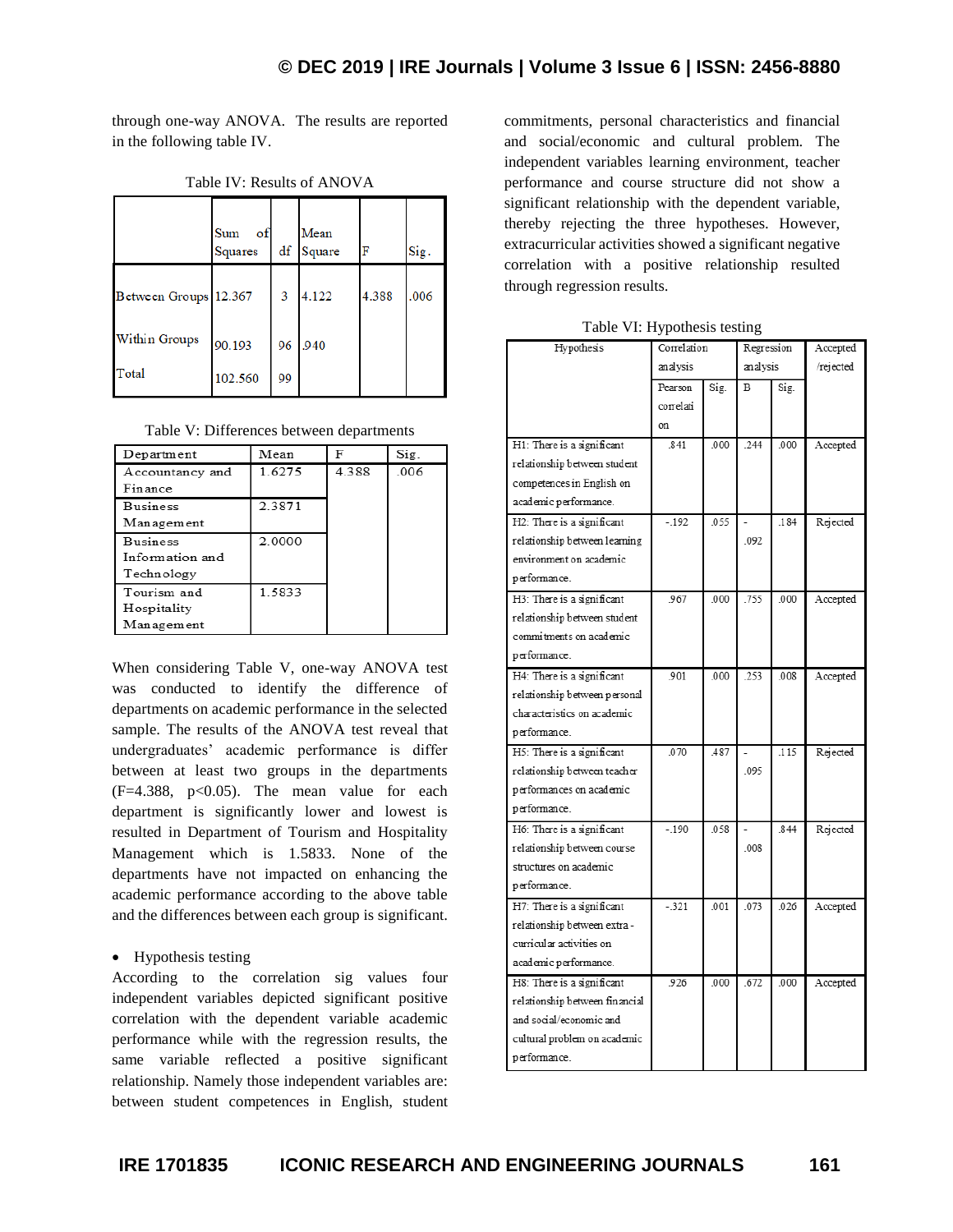## • Regression results

The R Square value is 0.976 which means 97.6% of the factors affecting on academic performance can be explained by the predictions Competency in English, Student commitment, Personal characteristics, financial socio-economic and cultural influence, Extra- curricular activities, Learning environment, Course structure and Teacher performance.

| Table VII: Regression analysis (Model summary) |  |
|------------------------------------------------|--|
|                                                |  |
|                                                |  |

| Model | $\mathbb R$ | Adjusted | R Square R Square Std. Error of the Estimate                                                                                                                                                                                                        |
|-------|-------------|----------|-----------------------------------------------------------------------------------------------------------------------------------------------------------------------------------------------------------------------------------------------------|
|       | .988ª .976  | .974     | .16300                                                                                                                                                                                                                                              |
|       |             |          | a. Predictors: (Constant), Competency in English, Student<br>commitment, Personal characteristics, financial socio-<br>economic and cultural influence. Extra-curricular activities,<br>Learning environment, Course structure, Teacher performance |

The P value from the ANOVA table is less than 0.001, which means that at least one of the eight variables Competency in English, Student commitment, Personal characteristics, financial socio-economic and cultural influence, Extra- curricular activities, Learning environment, Course structure, Teacher performance can be used to model the impact on academic performance.

Table VII: Regression analysis (ANOVA Table)

| Model                                                                                                                                                                                                                                                                               | Sum     | of df | Mean   | F     | Sig.             |  |
|-------------------------------------------------------------------------------------------------------------------------------------------------------------------------------------------------------------------------------------------------------------------------------------|---------|-------|--------|-------|------------------|--|
|                                                                                                                                                                                                                                                                                     | Squares |       | Square |       |                  |  |
| Regression                                                                                                                                                                                                                                                                          | 100 142 | 8     | 12518  | 47115 | 000 <sup>2</sup> |  |
| Residual                                                                                                                                                                                                                                                                            | 2.418   | 91    | 027    | 3     |                  |  |
| Total                                                                                                                                                                                                                                                                               | 102 560 | 99    |        |       |                  |  |
|                                                                                                                                                                                                                                                                                     |         |       |        |       |                  |  |
| a. Predictors: (Constant), Competency in English, Student<br>commitment, Personal characteristics, financial socio-economic<br>and cultural influence, Extra- curricular activities, Learning<br>environment, Course structure, Teacher performance<br>l b. Dependent Variable: GPA |         |       |        |       |                  |  |

## VI. DISCUSSION

The main purpose of the research was to identify the factors that are most likely to impact on the academic performance of the undergraduates of the Faculty of Management Studies at the Rajarata University of Sri Lanka. Eight hypotheses were established and five of those accepted while three hypotheses were rejected.

The first hypothesis of the study proposed a significant relationship between student competence in English and academic performance. The results of the correlation analysis identify that there is a significant as well as relatively a strong positive relationship between the dependent and independent variable. In this thesis students' competency in English was tested in all the spheres of reading, writing, listening and speaking. The majority of undergraduates depicted paucity in all the spheres and such students' GPA too is inferior. According to Navaz (2016) too majority of students have felt that poor knowledge of English affects the performance in their main subjects.

The second hypothesis established was that there is a significant relationship between learning environment and academic performance. But this hypothesis was unable to accept in the sample considered in the current study. Even though the empirical evidences highlighted that there is a strong impact of learning environment on academic performance, a relationship was unable to build up in the present study.

The third hypothesis considered in the thesis was that there is a significant relationship between student commitment and academic performance. The correlation results and the multiple regression results found that a significant positive relationship between the two variables. Paranthaman (2014) too has identified that factors that influence on students' commitment have significance positive influence on the academic performance of the students. He found that even students who have good attendance, students who reviewing lectures have significant positive influence on the academic performance. As the present thesis underlying that majority of the students' academic performance is inferior, it reflects that student's do not highly commit to their studies.

The fourth hypothesis in the thesis was there is a significant relationship between personal characteristics on academic performance. This hypothesis too was accepted revealing a significant positive relationship between the considered two variables. Arshad, Zaidi, & Mahmood (2015) in their study have revealed that there exists a strong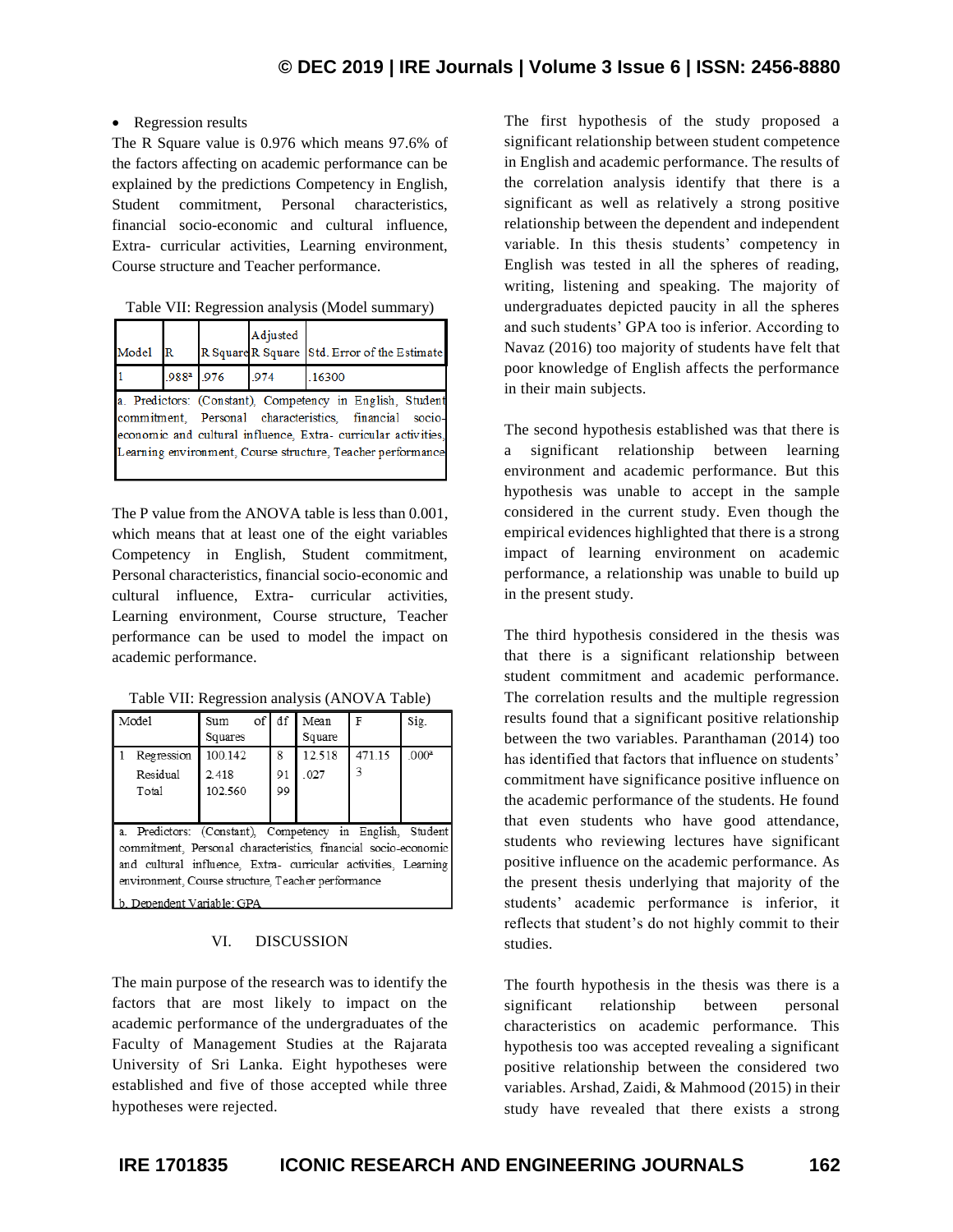positive correlation between self-esteem and academic achievements in university students. Weerakkody & Ediriweera (2008) explain that there is a significant difference between female and male students' academic performance. Thus, the dimensions that were considered in determining the variable personal characteristics were positively related with academic performance.

The fifth hypothesis considered was there is a significant relationship between teacher performances and academic performance. But this hypothesis was not accepted as the results of the study. Paranthaman (2014) too has identified teaching context has a weak positive correlation on academic performance. He further stated that the present teaching practice, even though at satisfactory level on the perception of students, did not have sufficient impact on academic performance.

The sixth hypothesis established in this research was there is a significant relationship between course structures on academic performance. As per the results of both correlation and regression analysis it did not show there is a significant relationship between the dependent and the independent variable. A weak negative correlation was resulted while such relationship becomes insignificant. But Bonny (2015) highlighted that the course context has been reported to increase student motivation to participate in class activities, which promotes learning and increases performance on assessments.

The seventh hypothesis of the study proposed that there is a significant relationship between extra curricular activities on academic performance. A negative correlation has been identified, but this is not a significant relationship. However, a relationship does exist even it is not significant. However previous research works provide an opposite view in this aspect. According to Broh (2002) Total extracurricular activity participation (TEAP) or participation in extracurricular activities in general, is associated with an improved grade point average, higher educational aspirations, increased college attendance, and reduced absenteeism.

The eighth hypothesis of the study proposed a significant relationship between financial, social/economic, and cultural problem on academic performance. A significant positive correlation was identified through correlation analysis and it was supported by the multiple regression analysis. This result was supported by the empirical evidences too. Graetz (1995) conducted a study on socio-economic status of the parents of students and concluded that the socio-economic background has a great impact on student's academic performance, main source of educational imbalance among students and student's academic success contingent very strongly on parent's socio-economic standard. An investigation conducted by Agus & Makhbul (2002) indicated that students from families of higher income levels perform better in their academic assessment (CGPA) as compared to those who come from families of lower income brackets

## VII. CONCLUSION

According to the research result, it was identified that Competency in English, Student commitment, Personal characteristics, and financial socio-economic and cultural influence factors has a significant positive relationship with academic performance. Similarly extra-curricular activities too had a significant relationship with academic performance but it negatively impacted on the dependent variable. However, Learning environment, Course structure and Teacher performance factors did not reflect a significant inducement towards the academic performance within the sample considered.

As per the third objective of the research it was identified that factors like that Competency in English, Student commitment, Personal characteristics, financial socio-economic and cultural influence and extra-curricular activities have the most influencing effect on the academic performance.

According to the results the overall academic performance was considerably low among the undergraduates selected in the sample as well as a significant difference was exhibited among male and female undergraduates. Male undergraduates' performance was highly unsatisfactory compared with the female undergraduates in all the four departments.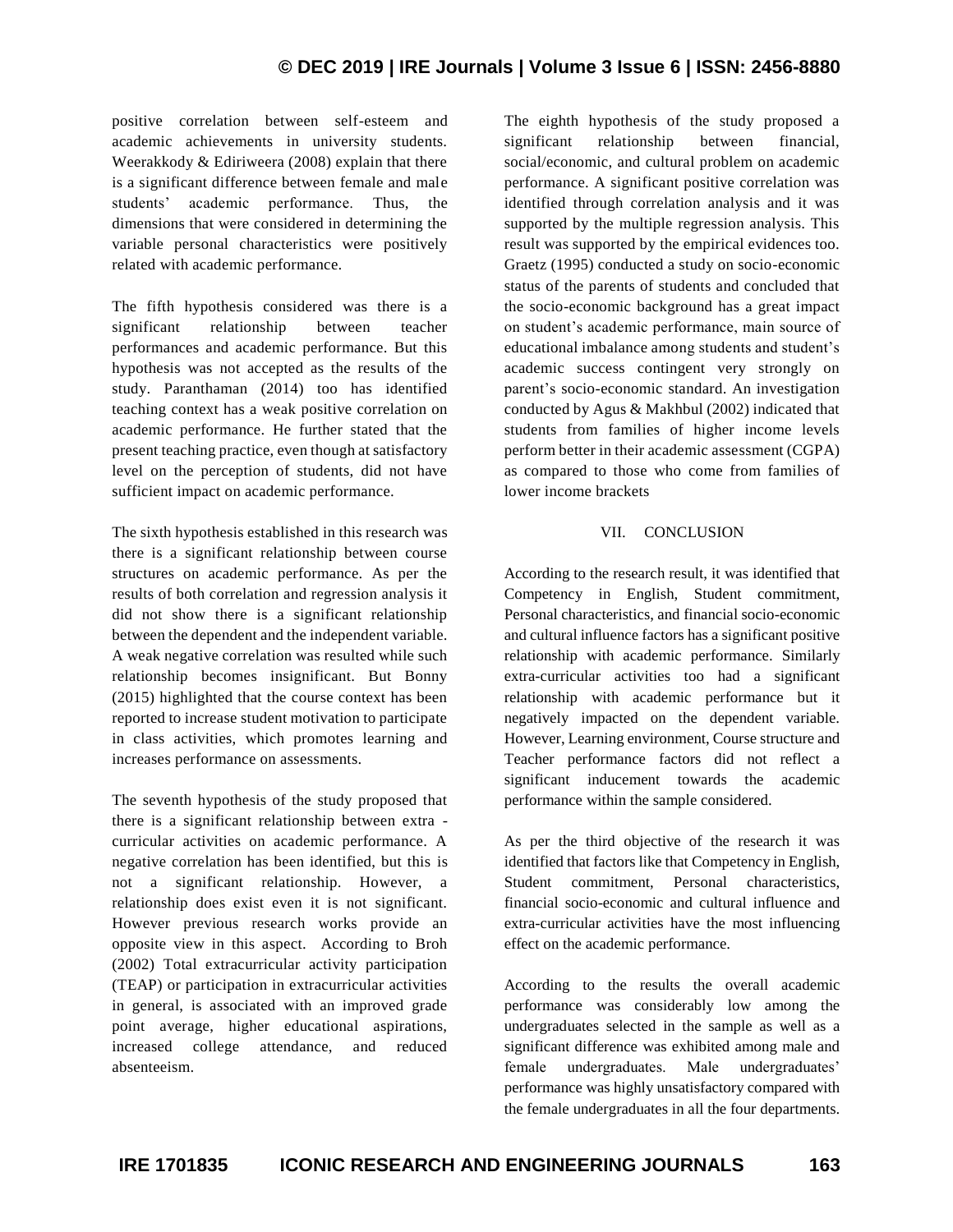In addition, there is a difference of performance between the departments too.

#### **REFERENCES**

- [1] (2001). Annual Report. Central Bank of Sri Lanka..
- [2] Agus, A., & Makhbul, Z. K. (2002). An empirical study on academic achievement of business students in pursuing higher education: An emphasis on the influence of family backgrounds. International Conference on the Challenges of Learning and Teaching in a Brave New World:Issues and Opportunities in Borderless Education, (p. 168). Hatyai Thailand.
- [3] Akinleke, O. (2012). An investigation of the relationship between test anxiety, self-esteem and academic performance among polytechnic students in
- [4] Arshad, M., Zaidi, S. M., & Mahmood, K. (2015). Self-esteem and academic performance among university students. Journal of Education and Practice, 6(1), 156-162.
- [5] Barlow, J., & Fleischer, S. (2011). Student absenteeism: Whose responsibility? Journal of Innovations in Education and Teaching International, 48(3), 227-237.
- [6] Bartkus, K., Nemelka, B., Nemelka, M., & Gardner, P. (2012). Clarifying the meaning of extracurricular activity: A litreature review of definitions. American Journal of Business education, 5(6), 693-704.
- [7] Basque, J., & Dore, S. (1998). le concept d' environment d' apprentissage informatise. Journal of distance education/ revue de l' enseignmet a distance, 13(1).
- [8] Bonny, K. M. (2015, May). Case study teaching method improves student performance and perceptions of learning gains. Journal of Microbiology & Biology Education, 16(1), 21-28.
- [9] Bose, M. K. (2007). A text book of English language teaching (ELT) for Indian students (2nd edition ed.). Chennai: New Century Book House.
- [10] Broh, B. (2002). Linking extra curricular programming to academic acheivement. Sociology of Education, 75.
- [11] Considine, G., & Zappala, G. (2002). influence of social and economic disadvantage in the academic performance of school students in Australia. Journal of Sociology, 38, 129-148.
- [12] Crede, M., Roch, S., & Kieszczynka, U. (2010). Class attendence in college: A meta analytic review of the relationship of class attendance with grades and student characteristics. Review of Educational Research, 80(2), 272-295.
- [13] Devadoss, S., & Foltz, J. (1996). Evaluation of factors influencing students' attendence and performance. American Journal of Agricultural Economics, 78(3), 499-507.
- [14] Durden, G., & Ellis, L. (1995). The effects of attendence on student learning in principles of Economics. American Economic Review, 85(2), 343-346.
- [15] Duruji, M., Azuh, D., & Olarenwaju, F. (2014). Learning environment and academic performance of Secondary School students in external examinations: A study of selected schools in Ota. 6th International Conference on Education and New Learning Technologies (pp. 5042-5053). Barcelona, Spain: EDULEARN14 Proceedings.
- [16] Firestone, W., & Rosenblum, S. (1988). The alienation and committment of students and teachers in urban high schools.
- [17] Fitzpatrick, J., Cronin, K., & Byrne, E. (2011). Is attending lectures still relevant in engineering education? European journal of Engineering Education, 36(3), 301-312.
- [18] Goethals, G. (2001). Peer effects, gender, and intellectual performance among students at a highly selective college: A social comparison of abilities analysis. Williams Project on the Economics of Higher Education, 1-20.
- [19] Gonzales, N., Cauce, A., Friedman, R., & Mason, C. (1996). Family, peer, and neighborhood influences on academic achievement among African-American adolescents: One-year prospective effects. American Journal of Community Psychology, 24(3), 365-387.
- [20] Holland, A., & Andre, T. (1987). Participation in extracurricular activities in secondary school: What is known, what needs to be known? Review of Educational Research, 57(4), 437-466.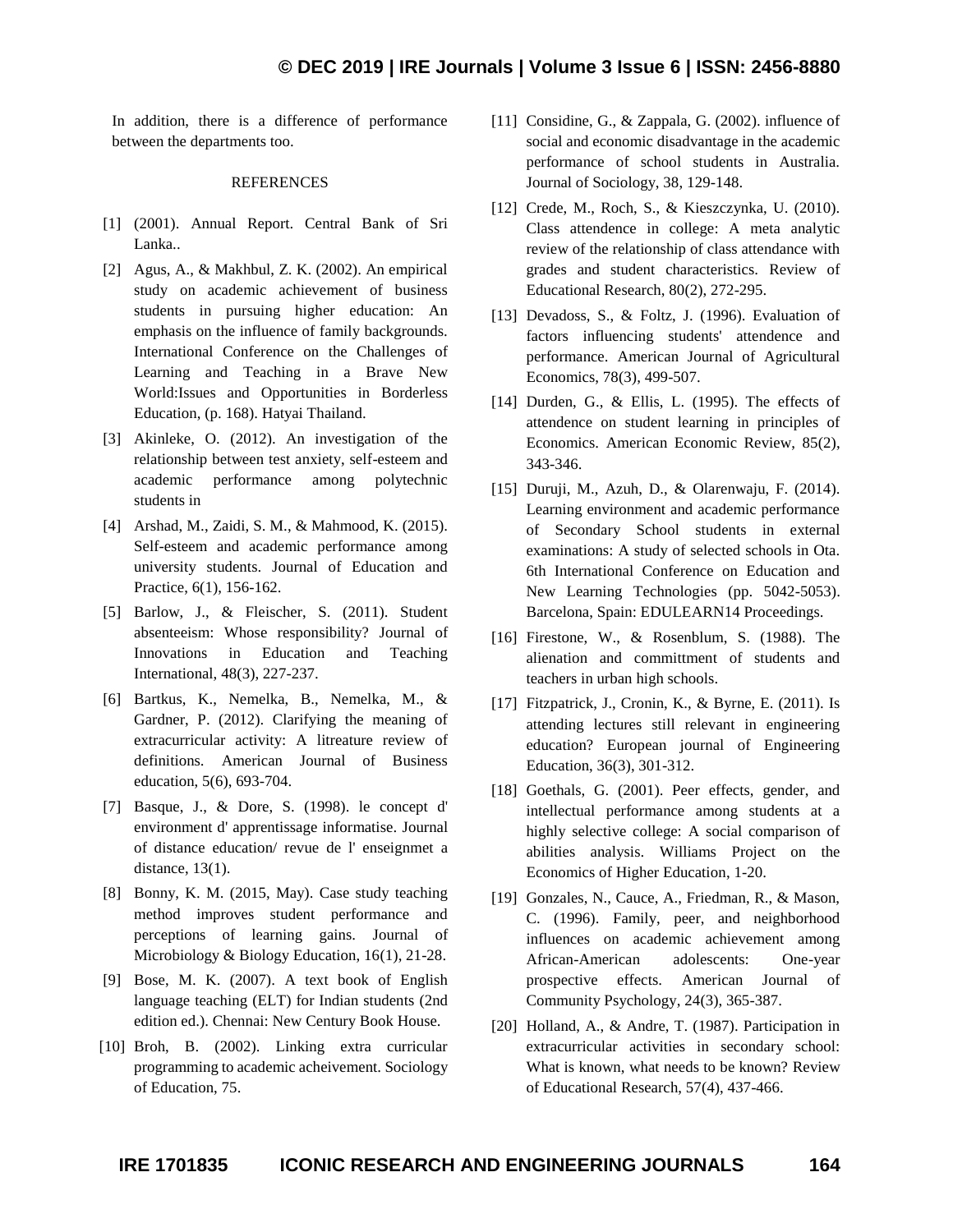- [21] Ibrahim, J. (2001). The implementation of EMI ( English Medium Instruction) in Indonesian Universities: Its opportunities, its threats, its problems, and its possible solutions. 49th International TEFLIN Conference in Bali, 3, pp. 121-138.
- [22] Jackson, P. (1990). Life in classrooms. New York: Teachers College Press.
- [23] Kamaruddin, R., Zainal, N. R., & Aminuddin, Z. M. (2009, April). The quality of the Learning environment and academic performance from a student's perception. International Journal of Business Management, 4(4), 171-175.
- [24] Lewis, C. P. (2005). The relation between extracurricular activities with academic and social competencies in school age children: meta analysis. Doctoral dissertation, Texas A & M University.
- [25] Mahoney, J., Cairns, B., & Farmer, T. (2003). Promoting interpersonal competence and educational success through extracurricular activity participation. Journal of Educational Psychology, 95(2), 409-418.
- [26] Marsh, H. (1992). Extracurricualr activities: Beneficial extension of the traditional curriculum or subversion of academic goals. Journal of Education Psychology, 84(4), 553-562.
- [27] Mlambo, V. (2011, November). An analysis of some factors affecting student academic performance in an introductory biochemistry course at the University of the West Indies. Caribbean Teaching Scholar, 1(2), 79-92.
- [28] Mohr, D. M. (2011). Fostering sustainable behavior: An introduction to community based social marketing (3rd edition ed.). Canada: New Society publishers.
- [29] Molano, D. (2015, March 9). Prezi. Retrieved July 3, 2017, from http://prezi.com/m/vnq5ssrpsyna/thecommitment-of-students-in-the-learning-process/
- [30] Moore, S., Armstrong, C., & Pearson, J. (2008). Lecture absenteeism among students in higher education: A valuble route to understanding student motivation. Journal of Higher Education Policy and Management, 30(1), 15-24.
- [31] Mushtaq, I., & Khan, S. N. (2012, June). Factors affecting students' academic performance. Global Journal of Management and Business Research, 12(9), 17-22.
- [32] Navaz, A. M. (2016). Challenges faced by students in English medium undergraduate classes: An experience of a young university in Sri Lanka. Journal of Arts, Science & Commerce, v11(41), 158-166.
- [33] Newman-Ford, L., Lloyd, S., & Thomas, S. (2009). An investigation in the effects of gender, prior academic acheivement, place of residence, age and attendence on first-year undergraduate attainment. Jornal of Applied Research in Higher Education, 1(1), 13-28.
- [34] Onyancha, F. K., Njoroge, K., & Newton, M. (2015, November). The influence of parents' socio-economic status on students' academic performance in public secondary schools in Keumbu Division, Kisii County, Kenya. IOSR Journal Of Humanities And Social Science, 20(2), 20-26.
- [35] Paranthaman, T. (2014). Factors influencing on the academic performance of students in the Business education. Second Annual Research Conference-2013 (pp. 16-26). South Eastern University of Sri lanka.
- [36] Park, K., & Kerr, P. (1990). Determinants of academic performance: A multinomial logic approach. Journal of Economic Education, 21(2), 101-111.
- [37] Pedrosa, R. H., Dachs, J. W., Maia, R. P., Andrade, C. Y., & Carvalho, B. S. (2006). Educational and social economic background of graduates and academic performance consequences for affirmative action programs at a Brazilian research university. IMHE/OECD General Conference , Paris.
- [38] Perera, M. R. (2013, January-June). Problems faced by undergraduates in th learning environment: Some evidences from a Sri lanka University. Sri Lanka journal of Advanced Social Studies, 3(1), 77-100.
- [39] Siraj, H. H., Salam, A., Roshan, R., Hasan, N., Jin, T., & Othman, M. (2014). Stress and its association with the academic performance of unergraduate fourth year medical students at Universiti